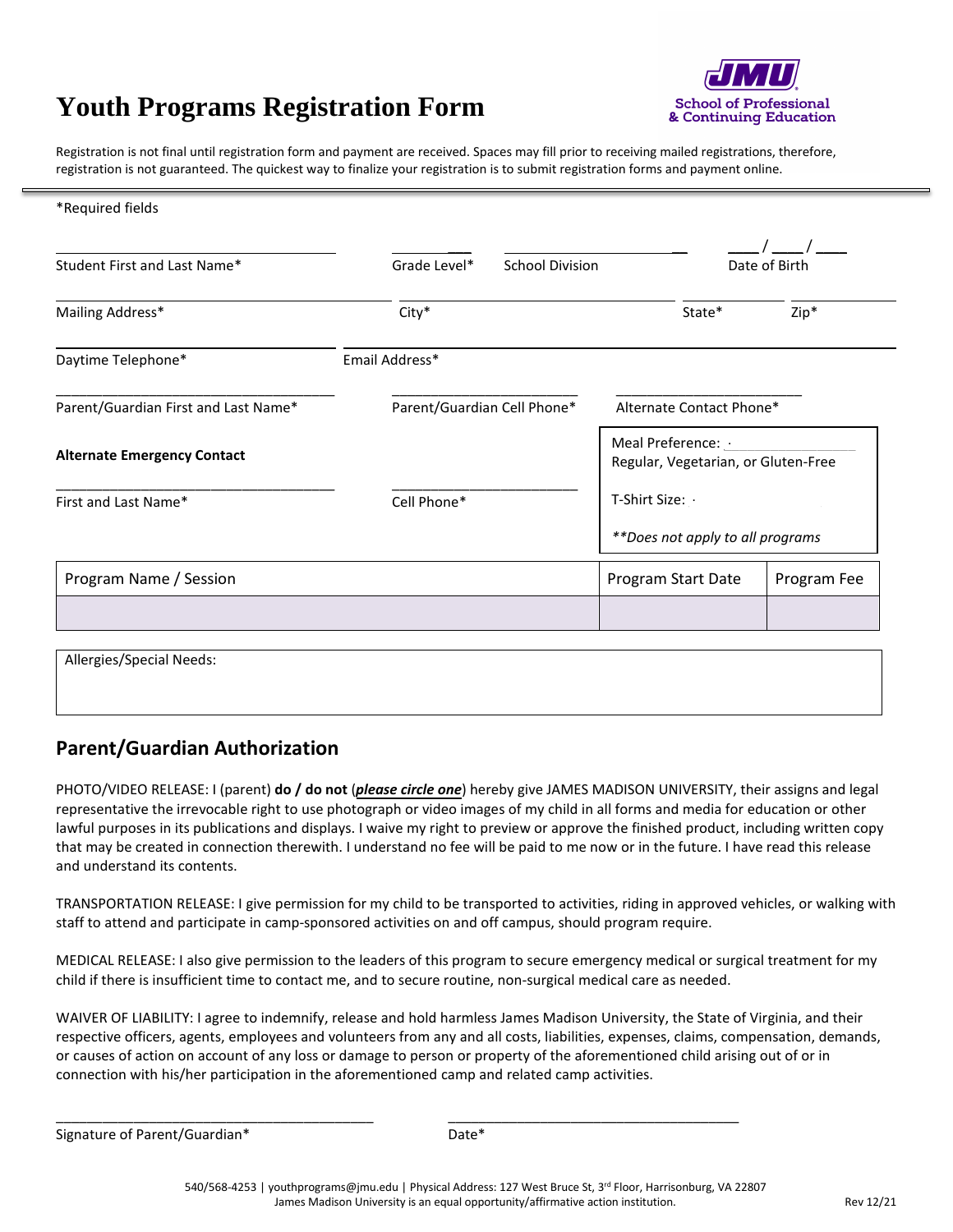# **Student Code of Conduct (Parent/guardian to review and student to sign)**

I will treat fellow students, JMU faculty and staff with respect at all times, including: respectful listening, participation during handson activities, avoid distracting behavior and follow directions from JMU staff as necessary to ensure a safe and enjoyable experience by all. I understand that the University reserves the right to exclude my participation in this program if my participation or behavior is deemed detrimental to the safety or welfare of others. I understand that cell phones and electronic games are allowed for limited use as permitted during breaks. I understand that the consequences for breaking these rules may include; (1) a warning from the Instructor; (2) meeting with the Youth Programs Manager and/or staff; (3) a phone call and/or meeting with the parent/guardian; (4) being asked to leave the program without a refund.

Student Signature\*

Date\*

**Payment Information** Payment MUST accompany this form to confirm registration. Checks should be made payable to JAMES MADISON UNIVERSITY. *\*A \$50 fee will be assessed for any check returned by the bank.*

## **Mail This Form with Payment**

Complete the registration form and mail to:

JMU School of Professional & Continuing Education Attn: Youth Programs 127 W Bruce St, MSC 6906 Harrisonburg, VA 22807

\_\_\_\_\_\_\_\_\_\_\_\_\_\_\_\_\_\_\_\_\_\_\_\_\_\_\_\_\_\_\_\_\_\_\_\_\_\_\_\_\_

#### **In-Person (By Appointment Only)**

\_\_\_\_\_\_\_\_\_\_\_\_\_\_\_\_\_\_\_\_\_\_\_\_\_\_\_\_\_\_\_\_\_\_\_\_\_\_

You may drop this form off at our office by appointment only. Please email youthprograms@jmu.edu or call 540/568-4253 to make an appointment.

[Credit card payment can only be accepted through online registration. Visit the](http://www.jmu.edu/outreach/programs/all/youth-programs) School of Professional & Continuing Education Youth Programs web page for more info.

**Withdrawal/Refund Policy:** You may cancel your registration up to three weeks prior to the program start date and receive a full refund. Cancellations made after three weeks prior will receive a 75% refund. No refund will be given for a "No Show" or for a cancellation request received the day before or anytime after the start date of the program. Email youthprograms@jmu.edu to request cancellation.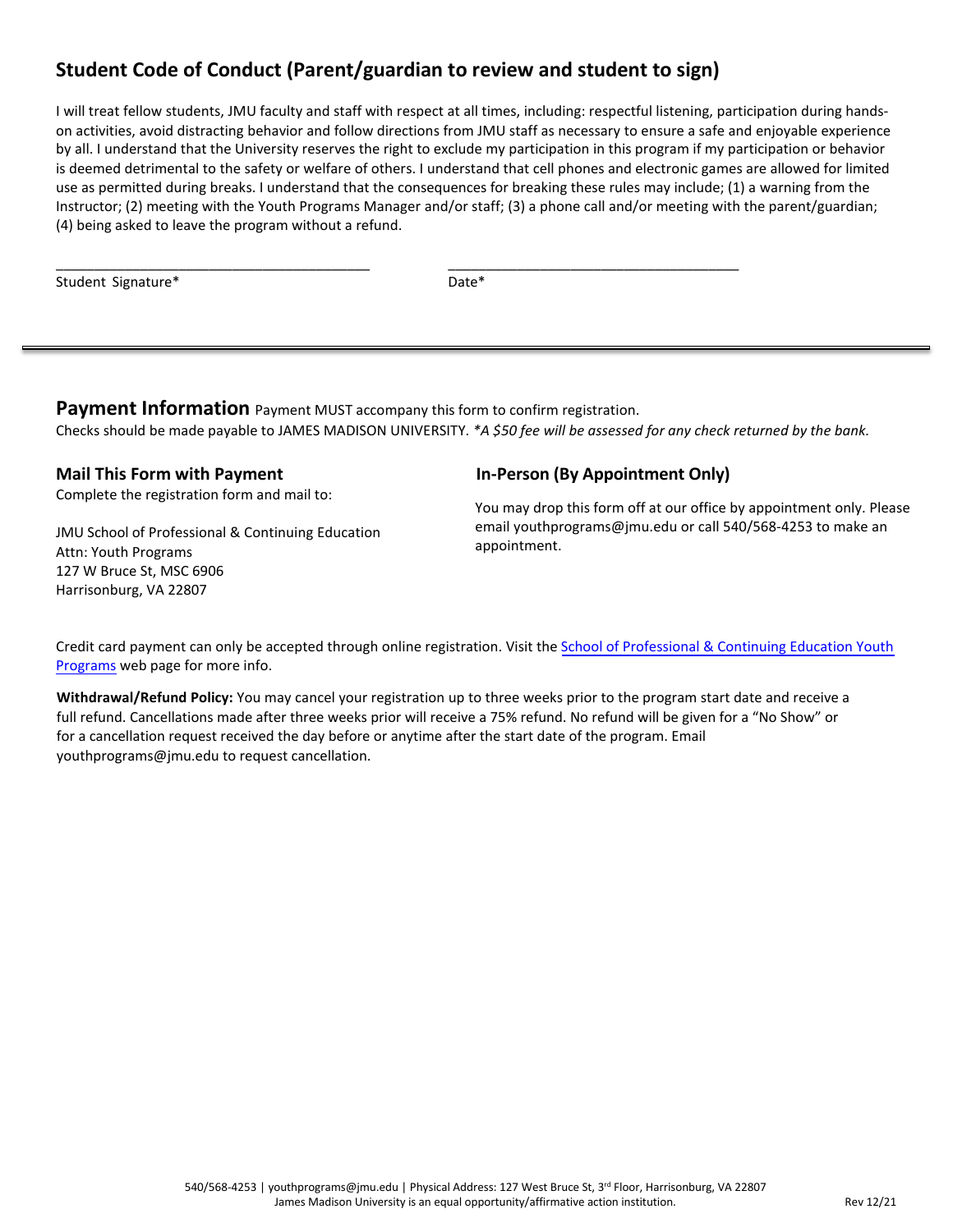#### **COVID-19 PARENT ACKNOWLEDGMENT OF RISK FORM**

As a parent/guardian of a participant in \_\_\_\_\_\_\_\_\_\_\_\_\_\_\_\_\_\_\_\_\_\_\_\_\_\_(program name) at James Madison University (JMU) scheduled from \_\_\_\_\_\_\_\_\_\_\_\_\_\_\_\_\_\_\_\_\_\_\_\_\_(program start/end dates), I accept the following conditions of participation for my student, and I acknowledge that I have been informed of the general nature of the risks involved in this activity, including, but not limited to contracting diseases such as COVID-19, also known as the coronavirus disease.

COVID-19 is a pandemic disease that spreads from person-to-person. COVID-19 can cause mild to severe illness. Nevertheless, people of all ages are at risk of contracting COVID-19, and people with severe chronic medical conditions including, but not limited to, heart disease, lung disease, and diabetes, are at a higher risk of developing serious COVID-19 illness.

Symptoms of COVID-19 include, but are not limited to, fever, cough, and shortness of breath. Reported illnesses may range from very mild (including some with no reported symptoms) to severe, including death. If my student feels sick, I agree not to send them to the facility, and that they will stay home for the period of time recommended by the Centers for Disease Control and Prevention (the "CDC"), which is typically two weeks, but may be longer if my student is still symptomatic or contagious. During this period of quarantine, my student may leave the house to receive medical attention if necessary.

Additionally, while my student participates in the program, I agree to ensure that they take all necessary precautions recommended by the CDC to prevent the spread of COVID-19, including but not limited to, washing their hands thoroughly and often, wearing a mask to cover their mouth and nose, and abiding by other applicable rules, regulations or directives from appropriate authorities with respect to the protection of public health.

I agree to ensure that my student abides by any and all specific requests by the University and the facility for their safety and the safety of others, as well as any and all of the University's and the facility's rules and policies applicable to all activities related to this program. I understand that the University and the facility reserve the right to exclude my student's participation in this program if their participation or behavior is deemed detrimental to the safety or welfare of others.

In consideration for my student being permitted to participate in this program, and because I have agreed to assume the risks involved, I hereby agree that I am responsible for any resulting personal injury or illness to my student which may occur as a result of my student's participation in this program, unless any such personal injury or illness is directly due to the negligence of the University and/or the facility. I understand that this Assumption of Risk form will remain in effect during any of my student's subsequent visits and program-related activities, unless a specific revocation of this document is filed in writing with a JMU Program Supervisor, at which time my student's visits to or participation in the program will cease. In case an emergency situation arises, please contact (name) at  $(\text{phone number}).$